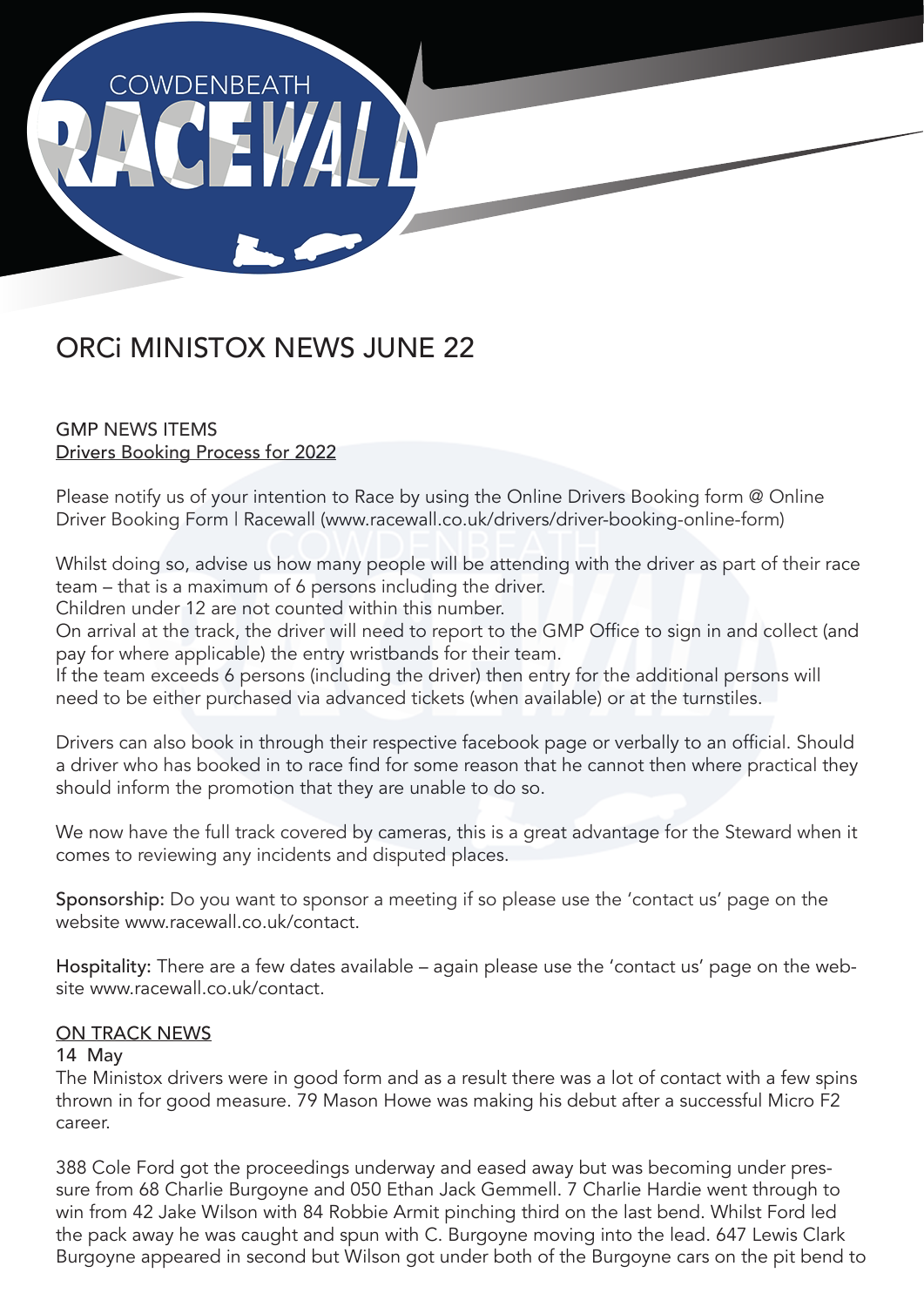lead. There was then a stoppage and whilst Wilson led the field away, he lost out to Hardie who went on to win from Clark Burgoyne who beat Wilson on the run up to the finish line. Ford made the better of the starts when the final started but was still leading as the chasing pack caught up. Ford was nudged into a spin that collected C. Burgoyne and 172 Rian Mitchell. Gemmell was the new leader but he was moved wide as Hardie moved through into the lead position. Clark Burgoyne moved into second but had Wilson and Armit fighting for second. Hardie went on to win with Armit finishing in second just ahead of Wilson.

HEAT 1: 7, 42, 84, 647, 167, 172, 165, 178, 145, 627

HEAT 2: 7, 647, 42, 84, 172, 68, 627, 145, 178, 165

FINAL: 7, 84, 42, 647, 165, 627, 172, 167, 68, 178

### TRACK CHAMPIONSHIP POINTS

| Ministox 2022             |
|---------------------------|
| <b>Track Championship</b> |
| Last updated: 20-05-22    |

| Place | <b>Race Number</b> | <b>Drivers Name</b> | Points |
|-------|--------------------|---------------------|--------|
|       |                    |                     |        |
| 1st   | 7                  | Charlie Hardie      | 95     |
| 2nd   | 84                 | Robbie Armit        | 81     |
| 3rd   | 42                 | Jake Wilson         | 67     |
| 4th   | 178                | Scott Allardyce     | 59     |
| 5th   | 172                | Rian Mitchell       | 52     |
| 6th   | 165                | Jamie Dawson        | 48     |
| 7th   | 050                | Ethan Jack Gemmell  | 42     |
| 8th   | 68                 | Charlie Burgoyne    | 42     |
| 9th   | 627                | <b>Andrew Scott</b> | 42     |
| 10th  | 675                | Charlie Fachiney    | 32     |